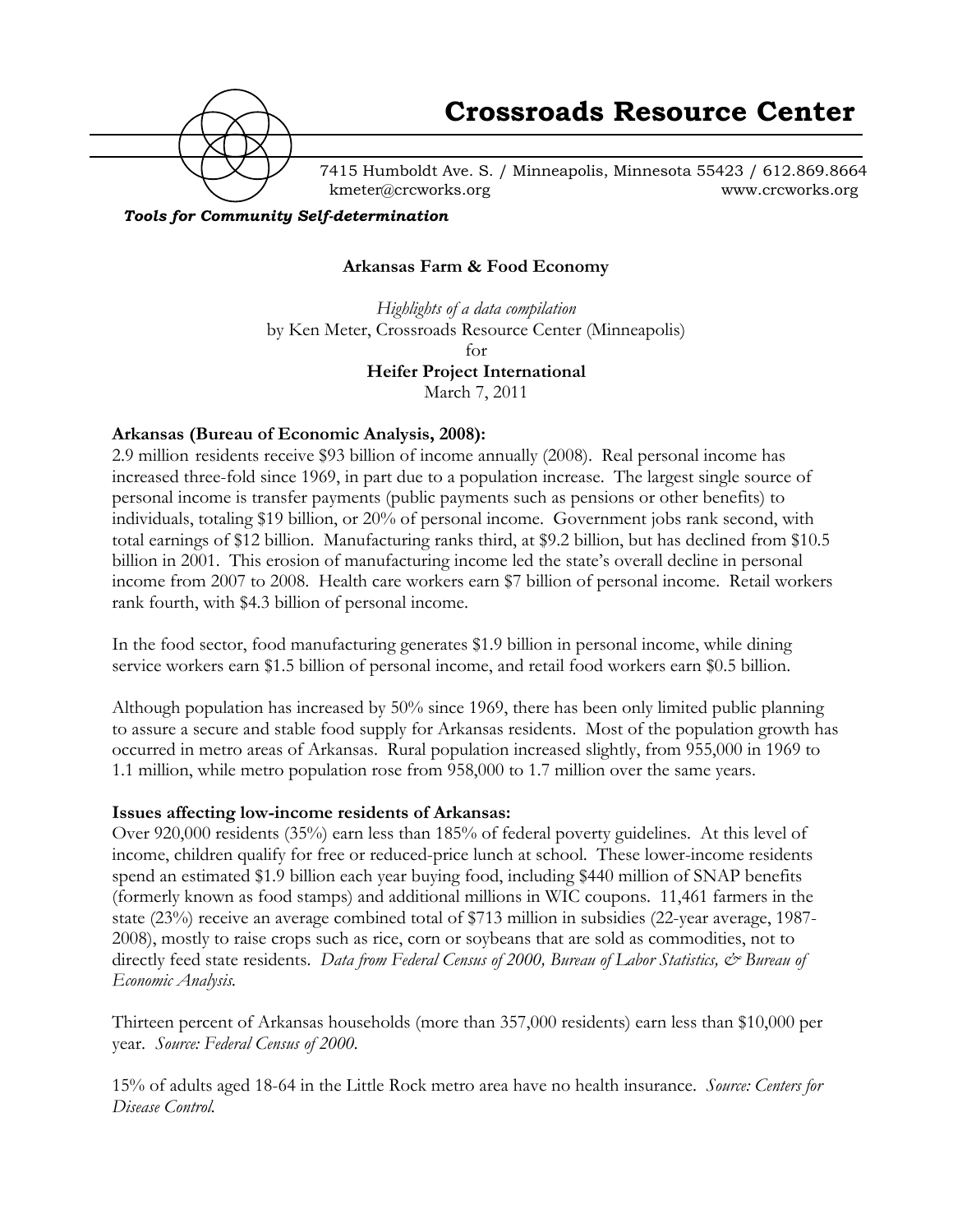# **Food-related health conditions:**

22% of Little Rock metro area residents reported in 2007 that they eat five or more servings of fruit or vegetables each day; 78% do not. This is a key indicator of health, since proper fruit and vegetable consumption has been connected to better health outcomes. *Source: Centers for Disease Control.*

27% of Little Rock metro area adults report they have little physical activity. *Source: Centers for Disease Control.*

11% of Little Rock metro area residents have been diagnosed with diabetes. *Source: Centers for Disease Control.* Medical costs for treating diabetes in Little Rock are estimated at \$390 million per year, and for the state of Arkansas as a whole are estimated at \$1.6 billion per year. *Source: American Diabetes Association medical cost calculator.*

63% of Little Rock metro area residents are overweight (34%) or obese (29%). *Source: Centers for Disease Control.*

# **Arkansas' farms (Agricultural Census, 2007)**

*Agriculture Census data for 2007 were released February 4, 2009*

## *Land:*

*The Census of Agriculture defines a "farm" as "an operation that produces, or would normally produce and sell, \$1,000 or more of agricultural products per year."*

- Arkansas had 49,346 farms in 2007. This is a 4% increase in farms over 2002.
- 3,181 ( $6\%$ ) of these were 1,000 acres or more.
- 17,700 (36%) farms were less than 50 acres.
- The most prevalent farm size was 50-179 acres, with a total of 16,916 farms (34% of farms) in this category.
- The next most prevalent farm size was 10-49 acres, with 15,119 farms (31%).
- The third most prevalent farm size was 180-499 acres, with 8,590 farms (17%).
- Average farm size was 281 acres.
- The state had 13.9 million acres of land in farms, a decrease of 4% since 2002.
- Arkansas farms had 7.4 million acres of harvested cropland.
- 5,393 (11%) farms had a total of 4.5 million acres of irrigated land.
- Average value of land and buildings per farm was \$658,732.

*Sales (Note that there may be discrepancies between Ag Census data and Bureau of Economic Analysis data, below): With the exception of foods sold directly to consumers (see below), farmers typically sell commodities to wholesalers, brokers or manufacturers hat require further processing or handling to become consumer items. The word "commodities" is used in this report to mean the crops and livestock sold by farmers through these wholesale channels. The term "products" encompasses commodity sales, direct sales, and any other sales.*

- \$7.5 billion of crops and livestock were sold (2007).
- This is a 52% increase in sales over 2002 sales of \$4.9 billion, mostly due to rising crop prices.
- Total farm production expenses were \$6.1 billion, 57% more than in 2002.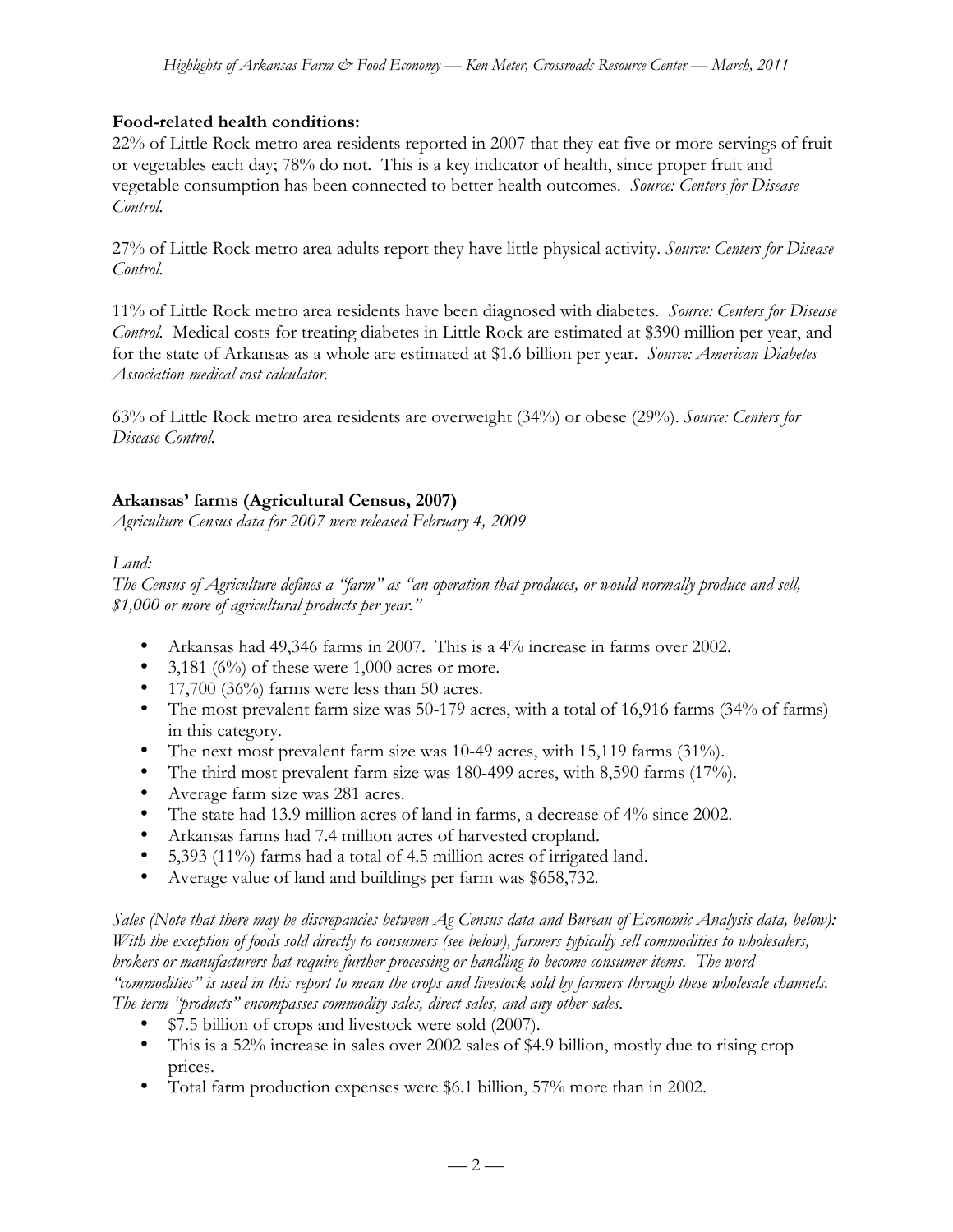- The largest production expense was feed for animals, at \$2 billion. Costs for purchasing livestock totaled \$828 million. Arkansas farmers also spent \$437 million on fertilizer and chemicals, \$416 million on depreciation, \$395 million on fuels, \$328 million on pesticides, \$325 million on supplies and repairs, \$276 million buying seeds, and \$268 million hiring labor.
- \$2.9 billion of crops were sold (39% of sales).
- \$4.6 billion of livestock and products were sold (61% of sales).
- 29,426 (60%) of the state's farms sold less than \$10,000 of products in 2007. Their aggregate sales of \$74 million amounted to 1% of the state's farm product sales.
- 8,070 farms (16%) sell more than \$100,000 of products, an aggregate total of \$7 billion 95% of Arkansas' farm product sales.
- 11,461 farms received \$269 million of federal subsidies in 2007, 13% more than in 2002. *[Note that Agriculture Census data differ from Bureau of Economic Analysis data; see below.]*
- 53% (26,095) of Arkansas' farms reported net losses in 2007, after subsidies are taken into account.

*Grains, Dry Edible Beans, Oil Crops, and others:*

- Arkansas farms sold \$2.2 billion of grains, oil crops and edible beans.
- Rice was the largest single crop, with \$932 million in sales from 2,752 farms.
- 1,395 Arkansas farms raised \$357 million (100 million bushels) of corn on 584,629 acres in 2007.
- This was an average price of \$3.57 per bushel.
- 4,610 Arkansas farms sold \$770 million (99 million bushels) of soybeans, raised on 2.8 million acres, in 2007.
- This was an average sale price of \$7.78 per bushel.
- 2,112 of the state's farmers sold 28 million bushels of winter wheat, on 696,681 acres.
- The state's wheat crop brought a total of \$118 million.
- 57 farms raised 601,737 bushels of oats on 6,431 acres.
- 697 farms produced \$73 million (21 million bushels) of grain sorghum on 216,432 acres.
- 2,752 farms produced 96 million hundredweight of rice worth \$933 million on 1.3 million acres.
- 915 Arkansas farms produced 1.9 million tons of cotton, which sold for \$473 million, on 854,410 acres. This was 25% more sales, from 23% fewer farms, than five years earlier.

# *Cattle & Dairy:*

- 28,292 (57%) farms held an inventory of 1.8 million cattle and calves.
- 992,422 cattle worth \$626 million were sold from 23,731 farms in 2007. This represents a decrease of 2,224 farms (9%) since 2002, but an increase in sales of \$205 million (49%).
- 369 farms were reported as selling milk or dairy products, 27 fewer than in 2002.
- Milk and dairy sales totaled \$44.8 million, down 17% from \$54 million five years earlier.
- 22,939 farms produced 2.97 million dry tons of forage crops (hay, etc.) on 1.3 million acres of cropland.
- Of these, 9,555 farms sold \$75 million of forage, an increase of 115% over 2002 sales of \$35 million.
- 34 Arkansas farms produced 27,488 tons of sorghum for green chop on 2,073 acres.

# *Other livestock & animal products:*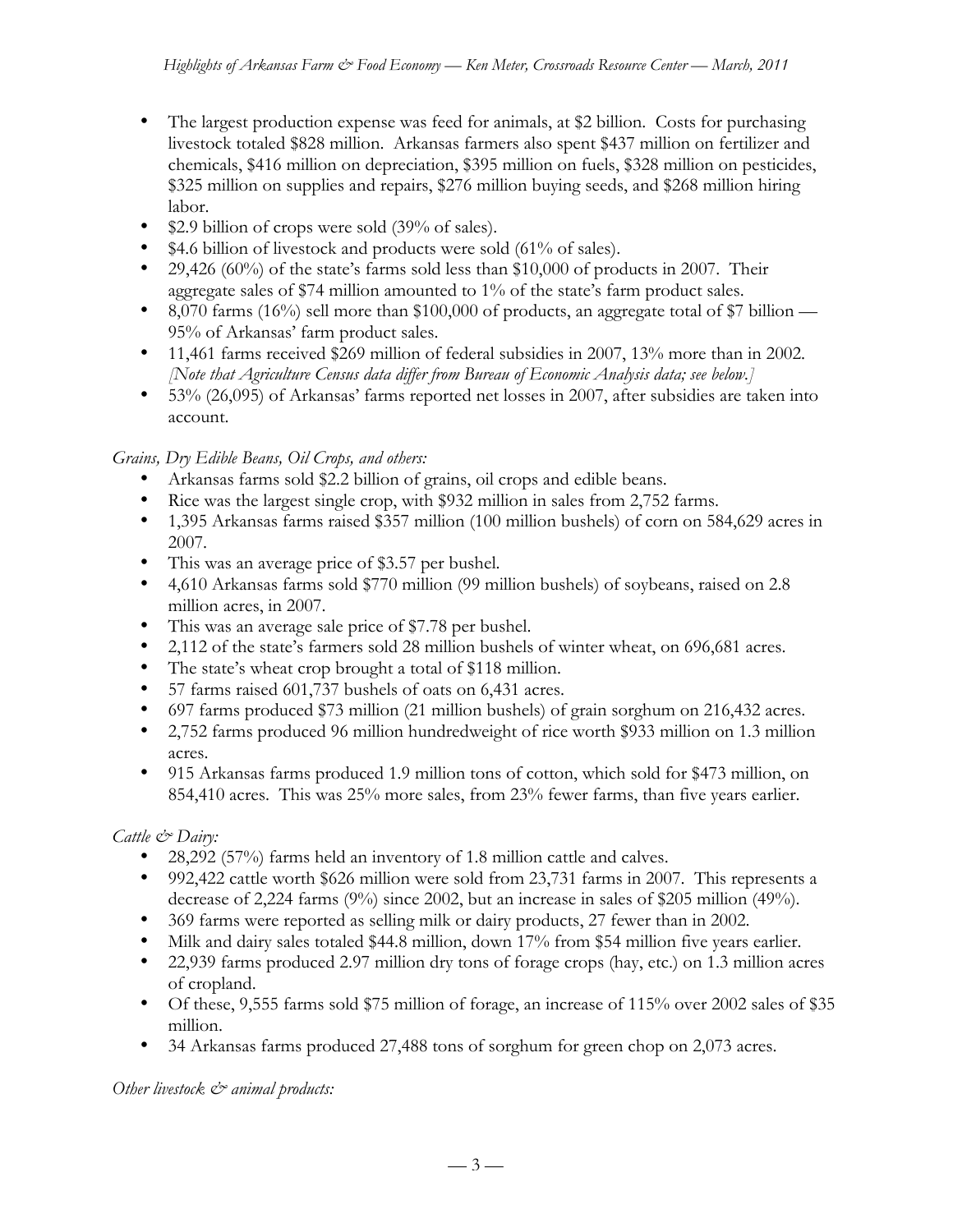- 5,640 farms sold \$3.7 billion of poultry and eggs in 2007, making Arkansas the third-largest producer in the U.S.
- 2007 sales of poultry and eggs were 42% above 2002 sales totaling \$2.6 billion.
- Arkansas had 2,485 broiler chicken producers, holding an inventory of 1.17 billion birds.
- 3,047 farms raised laying hens, holding an inventory of 14 million.
- Arkansas was the third-ranking state in the U.S. for aquaculture, with \$119 million in sales.
- 954 farms sold 1.9 million hogs and pigs for a total of \$84 million. This is 10% more farms, but a 32% decrease in sales, over the past five years.
- 1,142 farms held an inventory of 289,342 hogs and pigs.
- 2,512 farms sold a total of \$9.9 million of horses.
- 1,584 farms held an inventory of 15,262 sheep, lambs, and goats; selling \$2.5 million worth. This represented a 53% increase in the number of farms, and 60% increase in sales, over 2002 levels.

## *Nursery, Landscape and Ornamental Crops:*

- 357 farms sold \$48 million of ornamental and nursery crops.
- 51 Arkansas farms sold \$1.2 million of Christmas trees.

### *Vegetables & Melons (some farmers state that Ag Census data does not fully represent vegetable production):*

- 804 farms produced \$38 million of vegetables on 14,146 acres of land; this is an increase of 57% in the number of farms, and an increase of 63% in sales, over 2002 levels.
- 168 farms raised 76 acres of potatoes.
- Sweet potatoes were grown on 53 farms.

Specific vegetables listed in the Agriculture Census as produced in Arkansas in 2007:

|                  | Farms          | Acres |
|------------------|----------------|-------|
| Vegetables       |                |       |
| Asparagus        | 18             | 9     |
| Beans, lima      | 8              | 4     |
| Beans, snap      | 214            | 2,241 |
| <b>Beets</b>     | 10             | 2     |
| Broccoli         | 12             | 4     |
| Cabbage, head    | 26             | 12    |
| Canteloupes      | 150            | 138   |
| Carrots          | 13             | 5     |
| Celery           | 1              | (D)   |
| Collard Greens   | 17             | 62    |
| Cucumbers        | 197            | 193   |
| Eggplant         | 27             | 8     |
| Garlic           | 14             | 2     |
| Herbs, fresh cut | 9              | 9     |
| Honeydew melons  | $\overline{2}$ | (D)   |
| Lettuce          | 21             | 11    |
| Mustard greens   | 18             | 592   |
| Okra             | 101            | 46    |
| Onions, dry      | 21             | 6     |
| Onions, green    | 10             | 2     |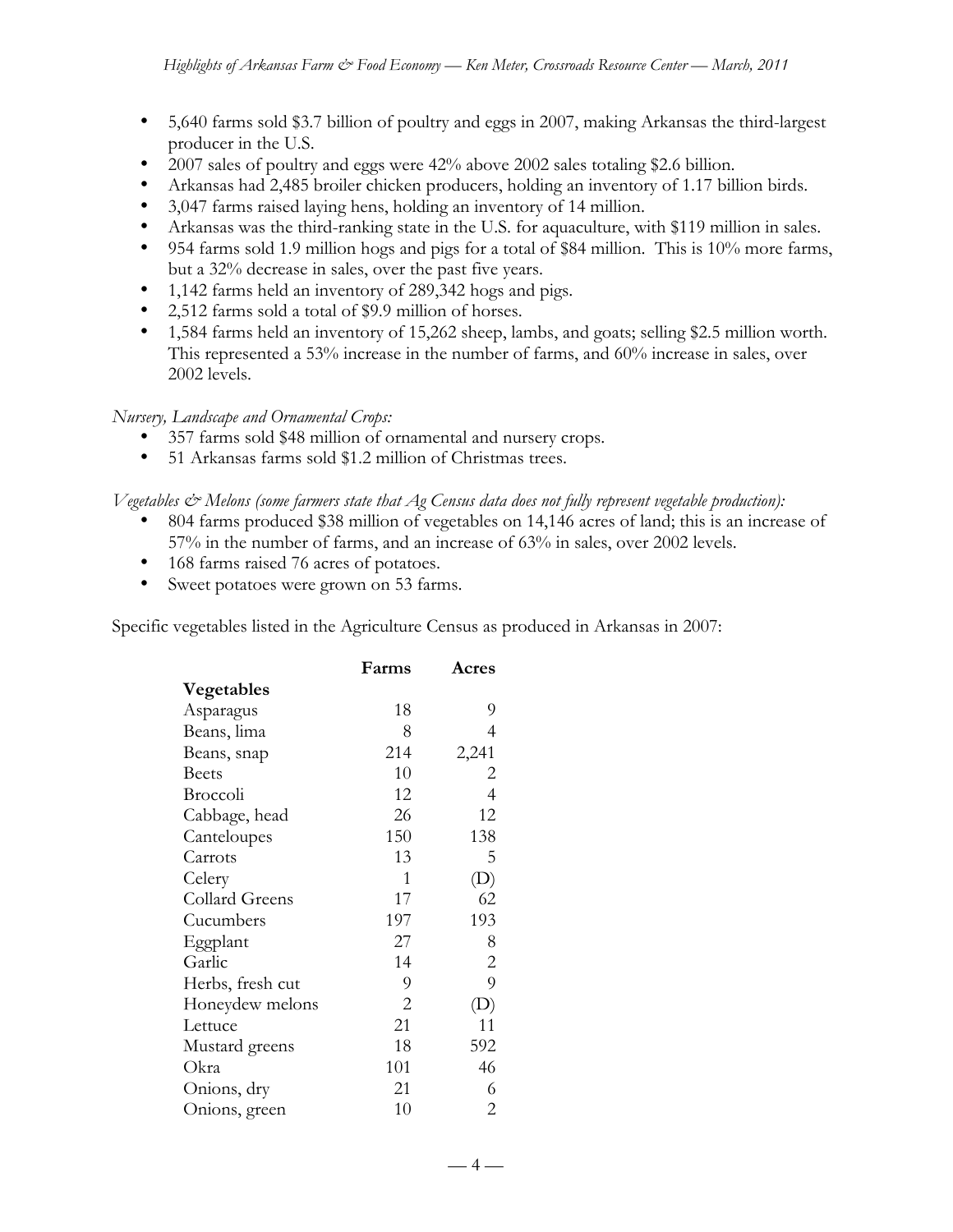| Parsley        | 5   | 1     |
|----------------|-----|-------|
| Peas, green    | 10  | (D)   |
| Peas, southern | 264 | 2,029 |
| Peppers, bell  | 64  | 41    |
| Peppers, chili | 44  | (D)   |
| Potatoes       | 168 | 76    |
| Pumpkins       | 42  | 285   |
| Radishes       | 4   | (D)   |
| Spinach        | 11  | 3     |
| Squash, summer | 117 | 191   |
| Squash, winter | 6   | 3     |
| Sweet corn     | 242 | 1,342 |
| Sweet potatoes | 53  | 3,125 |
| Tomatoes       | 414 | 1,101 |
| Turnips        | 18  | 14    |
| Turnip greens  | 38  | (D)   |
| Watermelon     | 271 | 2,059 |

*Note: (D) means data suppressed by USDA to protect confidentiality; (Z) means less than half of an acre.*

*Fruits (some farmers state that Ag Census data does not fully represent fruit production):*

- The state had 666 fruit farms with 13,932 acres of orchard.<br>• These farms sold \$13 million of fruit and nuts. 2% more th
- These farms sold \$13 million of fruit and nuts, 2% more than 2002 sales, on 4% more farms.

Specific fruits and nuts listed in the Agriculture Census as produced in Arkansas in 2007:

| <b>Fruits</b>       |     |                |
|---------------------|-----|----------------|
| Apples              | 153 | 287            |
| Apricots            | 12  | 2              |
| Cherries, sweet     | 12  | $\overline{2}$ |
| Cherries, tart      | 5   | 1              |
| Figs                | 1   | (D)            |
| Grapes              | 149 | 747            |
| Nectarines          | 17  | 18             |
| Peaches             | 235 | 1,240          |
| Pears               | 96  | 67             |
| Persimmons          | 3   | (D)            |
| Plums & Prunes      | 28  | 13             |
| Pecans              | 312 | 11,396         |
| Walnuts             | 7   | 22             |
| <b>Blackberries</b> | 118 | 516            |
| Blueberries         | 138 | 443            |
| Raspberries         | 37  | 18             |
| Strawberries        | 67  | 119            |

**Farms Acres**

|  |  |  |  | Note: (D) means data suppressed by USDA to protect confidentiality; (Z) means less than half of an acre. |  |  |  |
|--|--|--|--|----------------------------------------------------------------------------------------------------------|--|--|--|
|--|--|--|--|----------------------------------------------------------------------------------------------------------|--|--|--|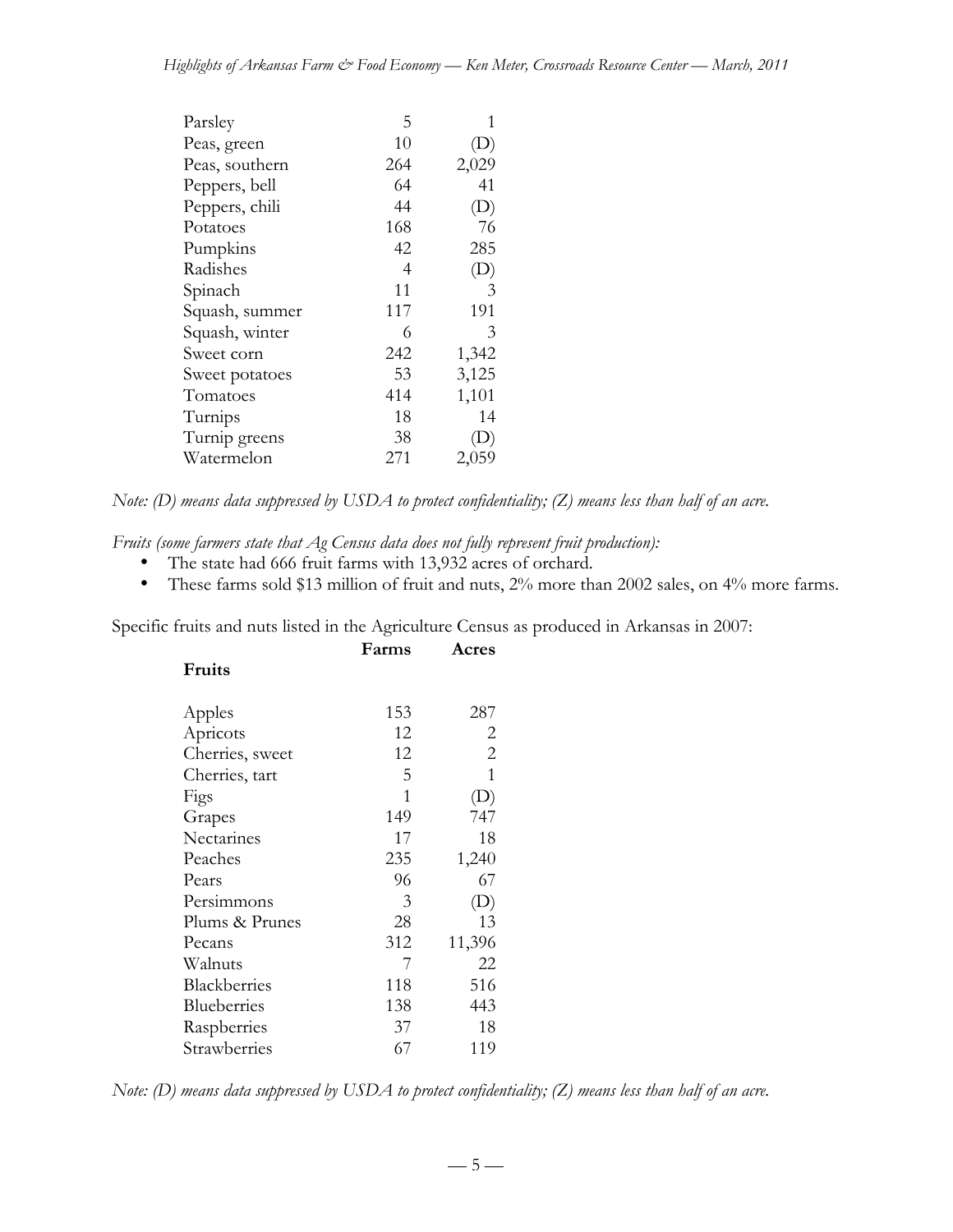*Direct*  $\mathcal{Q}$  organic sales:

- 1,657 farms sold \$8.1 million of food directly to consumers. This was a 12% increase in the number of farms selling direct (1,476 in 2002), and a 44% increase in direct sales, over \$5.7 million in 2002. Direct sales account for 0.1% of Arkansas' farm sales, one-fourth the national average.
- If direct sales were a single commodity, they would rank as  $17<sup>th</sup>$  largest farm product in Arkansas, larger than sales of sweet potatoes, tomatoes, or pecans.
- 69 farms sold \$2.3 million of organic products from 5,865 acres.
- Another 3,186 acres were under transition to organic.
- 187 farms marketed through community supported agriculture (CSA).
- 1,558 farms produced added-value products on the farm.

*Conservation practices:*

- 6,292 farms used conservation methods such as no-till, limited tilling, filtering field runoff to remove chemicals, fencing animals to prevent them from entering streams, etc.
- 8,543 farms practiced rotational management or intensive grazing.
- 299 farms generated energy or electricity on the farm.

## *Farm Ownership:*

Whites operate the preponderance of farms in Arkansas:

| Whites                  | 70,503 | $96.0\%$ |
|-------------------------|--------|----------|
| African-Americans       | 1,433  | $2.0\%$  |
| Asians                  | 546    | $0.7\%$  |
| <b>Native Americans</b> | 860    | $1.2\%$  |
| Pacific Islanders       | 6      | $0.0\%$  |
| Latinos                 | 651    | $0.9\%$  |
|                         |        |          |

This compares with the state population in 2009 of:

| Whites            | 2,328,897 | 80.6%   |
|-------------------|-----------|---------|
| African-Americans | 456,533   | 15.8%   |
| Asians            | 34,673    | $1.2\%$ |
| Native Americans  | 26,005    | $0.9\%$ |
| Pacific Islanders | 2,889     | $0.1\%$ |
| Latinos           | 173,367   | $6.0\%$ |

## **Arkansas rankings (Agriculture Census 2007):**

- Ranked  $1<sup>st</sup>$  in the nation in rice acres, with 1.3 million.
- Ranked 2<sup>nd</sup> in U.S. for inventory of broiler chickens, with 202 million.
- Ranked  $2<sup>nd</sup>$  in U.S. for inventory of pullets, with 8 million.
- Ranked  $3<sup>rd</sup>$  in nation for inventory of turkeys, with 9.4 million.
- Ranked  $3<sup>rd</sup>$  in U.S. for sales of poultry and eggs, with \$3.7 billion.
- Ranked  $3<sup>rd</sup>$  in nation for sales of cotton, with \$473 million.<br>• Ranked  $3<sup>rd</sup>$  in U.S. for aquaculture sales, with \$118 million.
- Ranked  $3<sup>rd</sup>$  in U.S. for aquaculture sales, with \$118 million.
- Ranked  $8<sup>th</sup>$  in nation for inventory of laying hens (13.9 million).<br>• Ranked  $10<sup>th</sup>$  in U.S. for acres of sovbeans, with 2.8 million
- Ranked  $10^{th}$  in U.S. for acres of soybeans, with 2.8 million.
- Ranked 13<sup>th</sup> in nation for sales of farm commodities, with \$7.5 billion.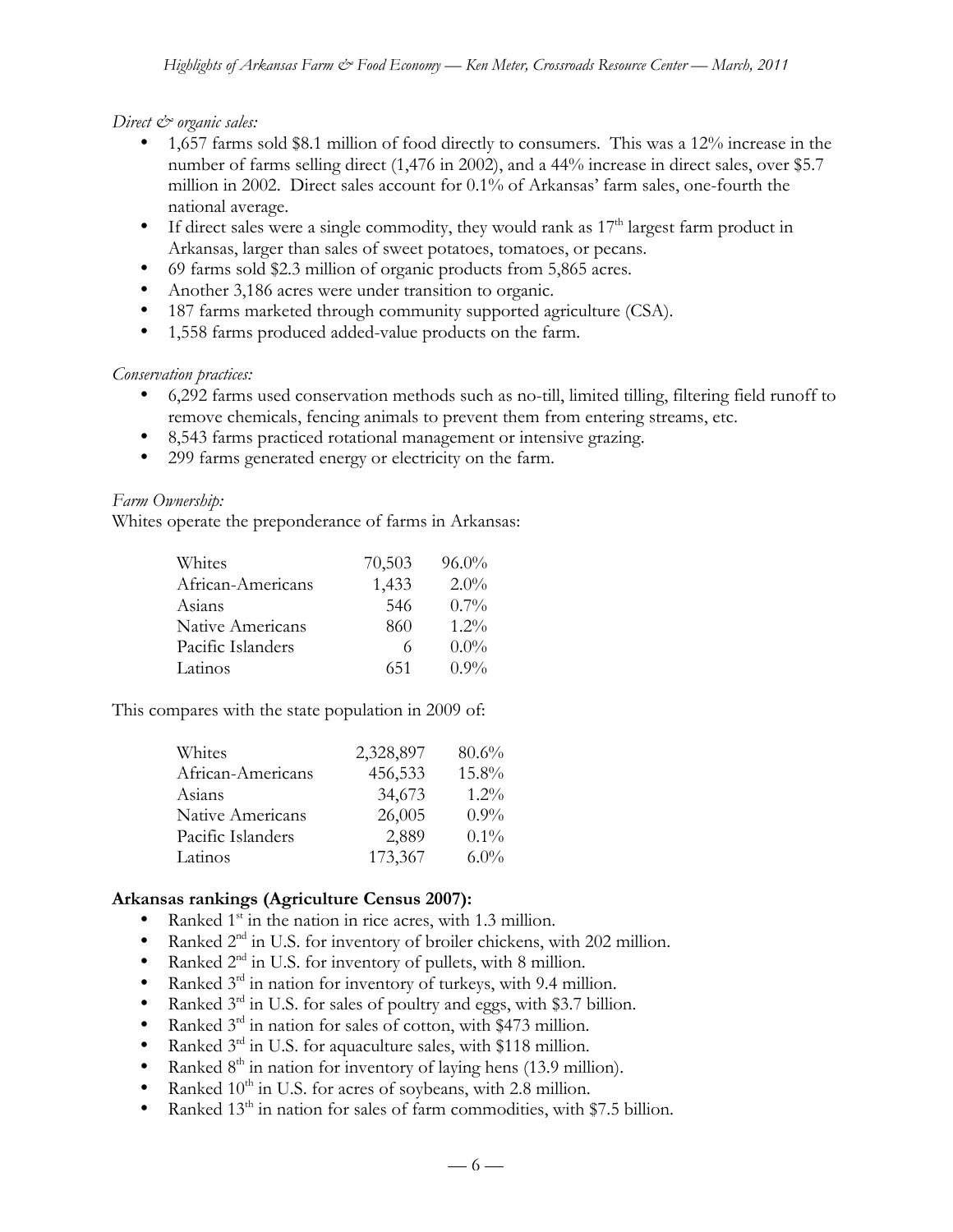# **Arkansas' top 25 farm products in 2009 (Economic Research Service)**

*See chart on next page*

| $\mathbf{1}$   | <b>Broilers</b>     | 2,641          |
|----------------|---------------------|----------------|
| 2              | Rice                | 1,230          |
| 3 <sup>7</sup> | Soybeans            | 1,179          |
| $\overline{4}$ | Cattle and calves   | 437            |
| 5              | Chicken eggs        | 363            |
| 6              | Cotton              | 293            |
| 7              | Turkeys             | 284            |
| 8              | Corn                | 246            |
| 9              | Wheat               | 96             |
| 10             | Hogs                | 85             |
| 11             | Aquaculture         | 85             |
| 12             | Hay                 | 65             |
| 13             | Nursery/Ornamentals | 51             |
| 14             | Dairy products      | 22             |
| 15             | Sorghum grain       | 12             |
| 16             | Farm chickens       | 11             |
| 17             | Sweet potatoes      | 4              |
| 18             | Tomatoes            | 4              |
| 19             | Pecans              | $\mathbf{2}$   |
| 20             | Watermelons         | $\overline{c}$ |
| 21             | Honey               | $\overline{c}$ |
| 22             | Peaches             | $\overline{c}$ |
| 23             | Beans, snap         | $\overline{2}$ |
| 24             | Grapes              | $\mathbf{1}$   |
| 25             | Oats                | 1              |

*Note:* If direct sales were a single commodity, at \$8 million of sales, it would rank as 17<sup>th</sup> largest farm product in Arkansas, larger than sales of sweet potatoes, tomatoes, or pecans.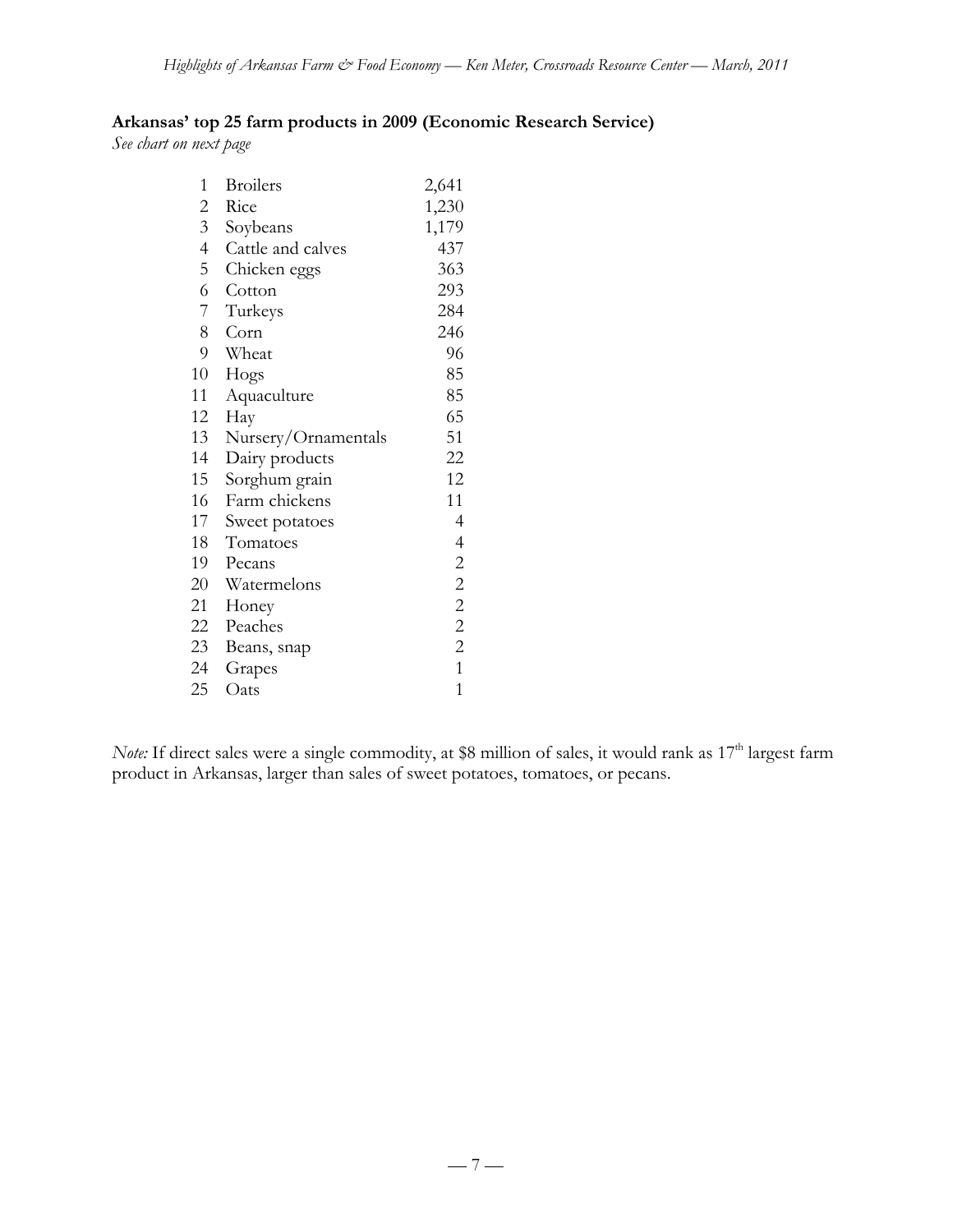# **Arkansas' top 25 farm products in 2009 (Economic Research Service)**

*See table on previous page*



**Top 25 Farm Products in Arkansas, 2009**

*Source: USDA Economic Research Service*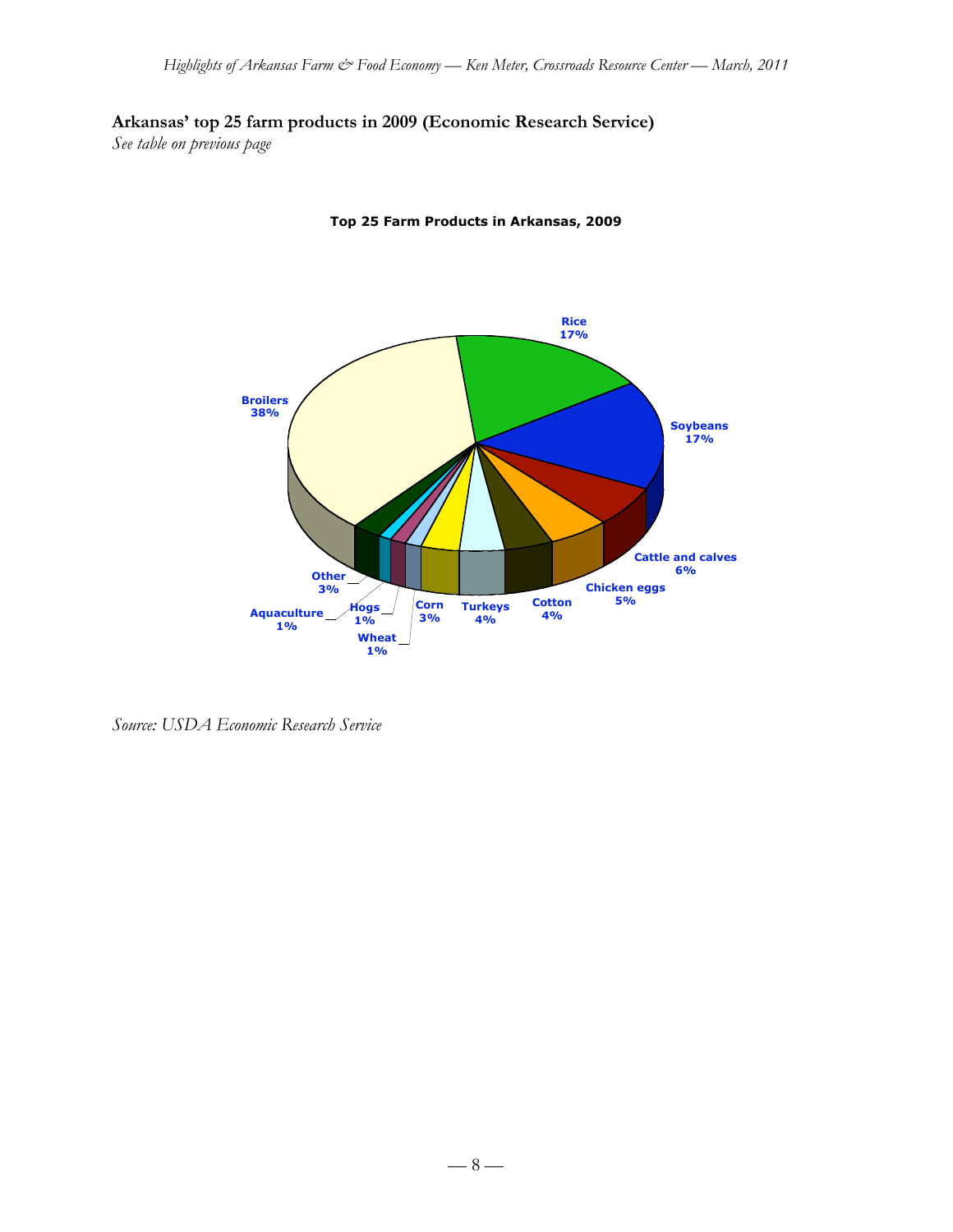## **Balance of Cash Receipts and Production Costs (Bureau of Economic Analysis):**

*Note: Bureau of Economic Analysis farm income data may differ from Agriculture Census data. BEA says the major difference between USDA and BEA data sets is that BEA data offer a more full accounting of depreciation costs, in line with international standards. BEA also says it hopes to update its computer models.*

Arkansas farmers sell \$7.3 billion of commodities per year (a twenty-two year average from 1987- 2008), spending \$6.4 billion to raise them, for an average gain of \$870 million each year.

Overall, farm producers have experienced gains of \$19 billion since 1987. However, 53% of the state's farms and ranches reported a net loss in 2007 (Agriculture Census), even after subsidies are taken into account.

Arkansas farmers and ranchers earned only \$701 million more by selling commodities in 2008 than they earned in 1969 (in 2008 dollars). Sales of livestock and related products hovered around \$4.5 billion each year from 1987-2008. Income from selling crops hovered at about \$2.7 billion over the same period, but rose to \$4.3 billion in 2008. From 1981 to 2007, Arkansas farmers earned less selling crops than they had earned in 1969.

The most steadily increasing cost of production is feed costs (at \$1.6 billion in 2008), followed by chemical fertilizers (at \$1 billion in 2008).

Farmers and ranchers earn another \$456 million per year of farm-related income — primarily rental income for land and insurance payments (22-year average for 1987-2008). Federal farm support payments average \$713 million per year for the entire state over the same years. Farm families also depend heavily on off-farm income sources.

## **Arksansas consumers (2008):**

State consumers spend \$7 billion buying food each year, including \$4 billion for home use. Most of this food is produced outside the state. \$8 million of food products (0.1% of farm cash receipts, and 0.1% of local consumer needs) are sold by 1,657 farmers directly to consumers, but not always to Arkansas consumers, since any farmers' market sales out of state, or internet sales, are included in this total.

Estimated change in net assets for all Arkansas households was a combined loss of \$1.2 billion in 2008 alone (BLS). This places additional pressure on state residents as they pay for food.

## **Farm and food economy summary:**

Farmers gain \$870 million each year producing food commodities, spending \$3.4 billion buying inputs from external suppliers, for a total outflow of \$2.5 billion from the state economy.

Meanwhile, consumers spend more than \$6.3 billion buying food from outside. Thus, total loss to the state is \$8.8 billion of potential wealth *each year*. This loss amounts to more than the value of all farm commodities raised in the state, and would be more than enough to feed all state residents for a year.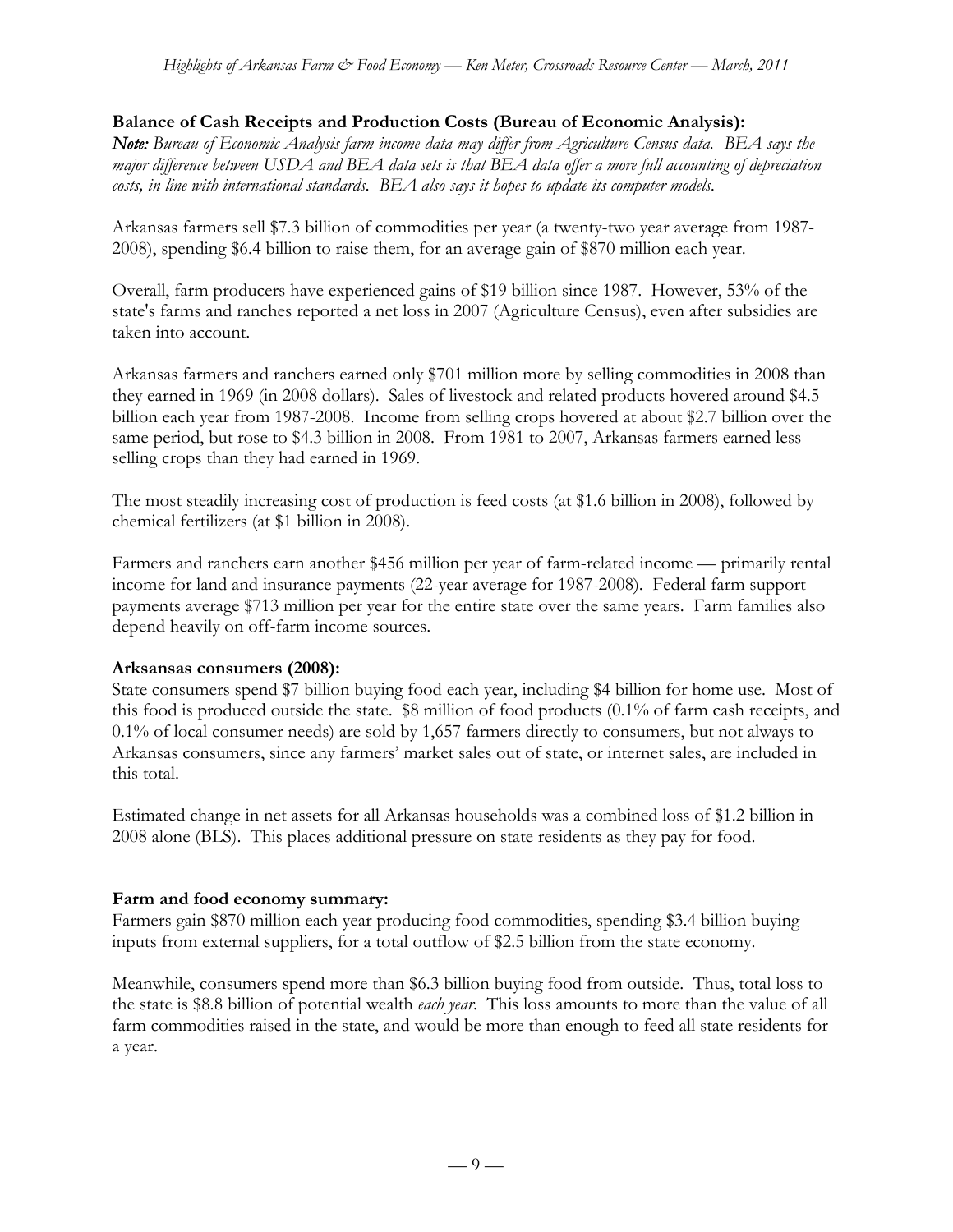# **Consumer Markets for Food**

### **Little Rock metro area: markets for food eaten at home (2008):**

*Source: Bureau of Labor Statistics*

Metro Little Rock residents purchase \$1.65 billion of food each year; \$944 million to eat at home. Home purchases break down in the following way:

|                                     | millions |
|-------------------------------------|----------|
| Meats, poultry, fish, and eggs      | \$228    |
| Fruits & vegetables                 | 157      |
| Cereals and bakery products         | 128      |
| Dairy products                      | 106      |
| "Other," incl. sweets, fats, & oils | 326      |

### **Arkansas: markets for food eaten at home (2008):**

*Source: Bureau of Labor Statistics*

Arkansas residents purchase \$7 billion of food each year; \$4 billion to eat at home. Home purchases break down in the following way:

|                                     | millions |
|-------------------------------------|----------|
| Meats, poultry, fish, and eggs      | \$967    |
| Fruits & vegetables                 | 665      |
| Cereals and bakery products         | 541      |
| Dairy products                      | 450      |
| "Other," incl. sweets, fats, & oils | 1,384    |

If Arkansas consumers purchased only 15% of the food they need for home use directly from state farmers, this would produce \$1 billion of new farm income in the state.